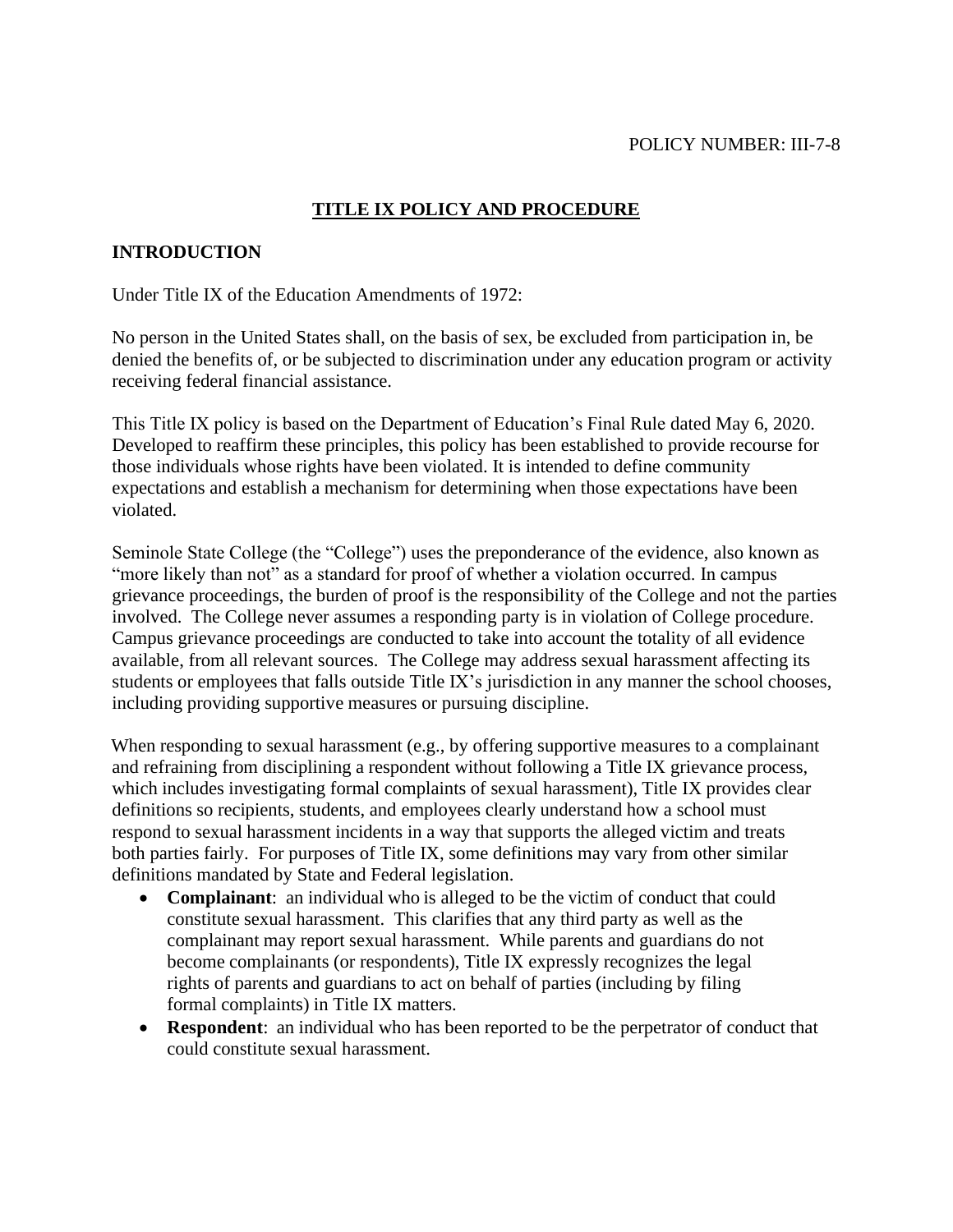- **Formal complaint**: a document filed by a complainant or signed by the Title IX Coordinator alleging sexual harassment against a respondent and requesting that the College investigate the allegation of sexual harassment and states:
	- o At the time of filing a formal complaint, a complainant must be participating in or attempting to participate in the education program or activity of the school with which the formal complaint is filed.
	- o A formal complaint may be filed with the Title IX Coordinator in person, by mail, or by electronic mail, by using the contact information required to be listed for the Title IX Coordinator under the Final Rule, and by any additional method designated by the school.
- **Document filed by a complainant**: a document or electronic submission (such as by email or through an online portal provided for this purpose by the school) that contains the complainant's physical or digital signature, or otherwise indicates that the complainant is the person filing the formal complaint. Where the Title IX Coordinator signs a formal complaint, the Title IX Coordinator is not a complainant or a party during a grievance process, and must comply with requirements for Title IX personnel to be free from conflicts and bias.
- **Supportive measures**: individualized services reasonably available that are nonpunitive, non-disciplinary, and not unreasonably burdensome to the other party while designed to ensure equal educational access, protect safety, or deter sexual harassment. Title IX evaluates a school's selection of supportive measures and remedies based on what is not clearly unreasonable in light of the known circumstances, and does not second guess a school's disciplinary decisions, but requires the school to offer supportive measures, and provide remedies to a complainant whenever a respondent is found responsible. The Title IX Coordinator is responsible for offering and coordinating the implementation of supportive measures. Supportive measure services that are provided to either the complainant or the respondent be kept confidential unless disclosure is necessary to provide the service. These services will be offered as appropriate, as reasonably available, and without fee or charge.
	- o Supportive measures may include: counseling, extensions of deadlines or other course-related adjustments, modifications of work or class schedules, campus escort services, mutual restrictions on contact between the parties, changes in work or housing locations, leaves of absence, increased security and monitoring of certain areas of the campus, and other similar measures.
- **Actual Knowledge:** notice of sexual harassment or allegations of sexual harassment to a recipient's Title IX Coordinator or any official of the recipient who has the authority to institute corrective measures on behalf of the recipient, or to any employee of an elementary and secondary school.
- **Dating Violence**: dating violence is committed by a person who is or has been in a social relationship of a romantic or intimate nature with another person. The existence of such a relationship shall be determined based on consideration of the following factors:
	- o The length of relationship;
	- o The type of relationship;
	- o The frequency of interaction between the persons involved in the relationship.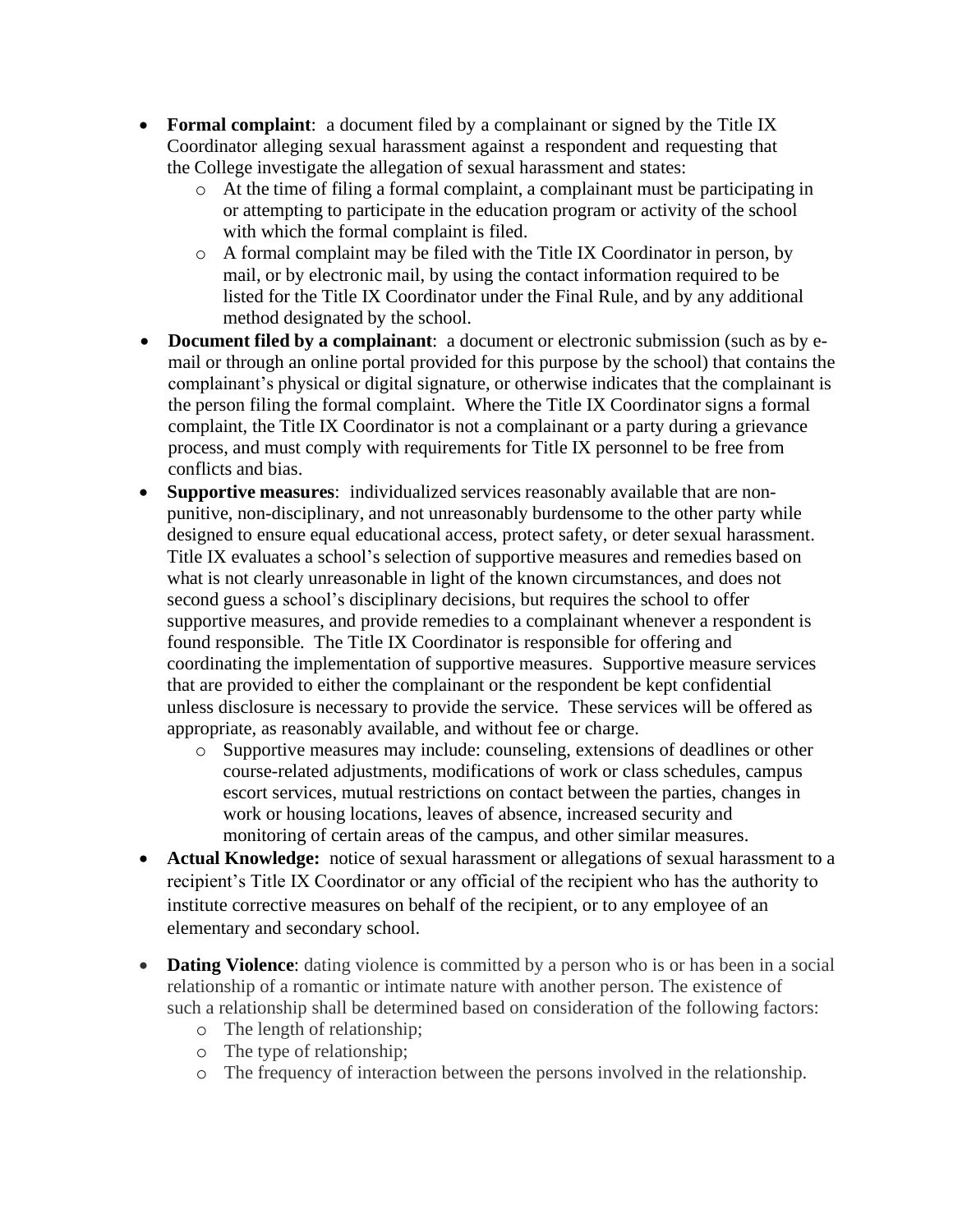- **Domestic Violence:** domestic violence is felony or misdemeanor crime of violence committed by a:
	- o current or former spouse or intimate partner of the victim;
	- o person with whom the victim shares a child in common;
	- o person who is cohabitating with or has cohabited with the victim as a spouse or intimate partner;

o person similarly situated to a spouse of the victim under the domestic or family violence laws of Oklahoma;

- o any other person against an adult or youth victim who is protected from that person's acts under the domestic or family violence laws of Oklahoma.
- **Sexual Assault:** any sexual act directed against another person, without the consent of the victim, including instances where the victim is incapable of giving consent.
	- o **Rape**: the penetration, no matter how slight, of the vagina or anus with any body part or object, or oral penetration by a sex organ of another person, without the consent of the victim;
	- o **Sodomy**: Oral or anal intercourse with another person, without the consent of the victim, including instances where the victim is incapable of giving consent because of his/her age or because of his/her temporary or permanent disability;
	- o **Sexual assault with an object**: To use an object or instrument to unlawfully penetrate, however slightly, the genital or anal opening of the body of another person, without the consent of the victim, including instances where the victim is incapable of giving consent because of his/her age or because of his/her temporary or permanent metal or physical incapacity;
	- o **Fondling**: the touching of the private body parts of another person for the purpose of sexual gratification, without the consent of the victim, including instances where the victim is incapable of giving consent because of his/her age or because of his/her temporary or permanent mental incapacity;
	- o **Incest**: sexual intercourse between persons who are related to each other within the degrees wherein marriage is prohibited by law;
	- o **Statutory rape**: sexual intercourse with a person who is under the statutory age of consent.
- **Sexual Harassment**: conduct on the basis of sex that satisfies one or more of the following:
	- o An employee of the College conditioning the provision of any aid, benefit, or service of the recipient on an individual's participation in unwelcome sexual conduct (quid pro quo);
	- o Unwelcome conduct determined by a reasonable person to be so severe, pervasive, and objectively offensive that it effectively denies a person equal access to the University's education program or activity;
	- o Unwelcome sexual advances, requests for sexual favors, and other verbal or physical conduct that explicitly or implicitly affects an individual's employment, unreasonably interferes with an individual's work performance, or creates an intimidating, hostile, or offensive work environment;
- **Stalking:** stalking refers to one who engages in a course of conduct directed at a specific person that would cause a reasonable person to fear for their safety or the safety of others or suffer substantial emotional distress.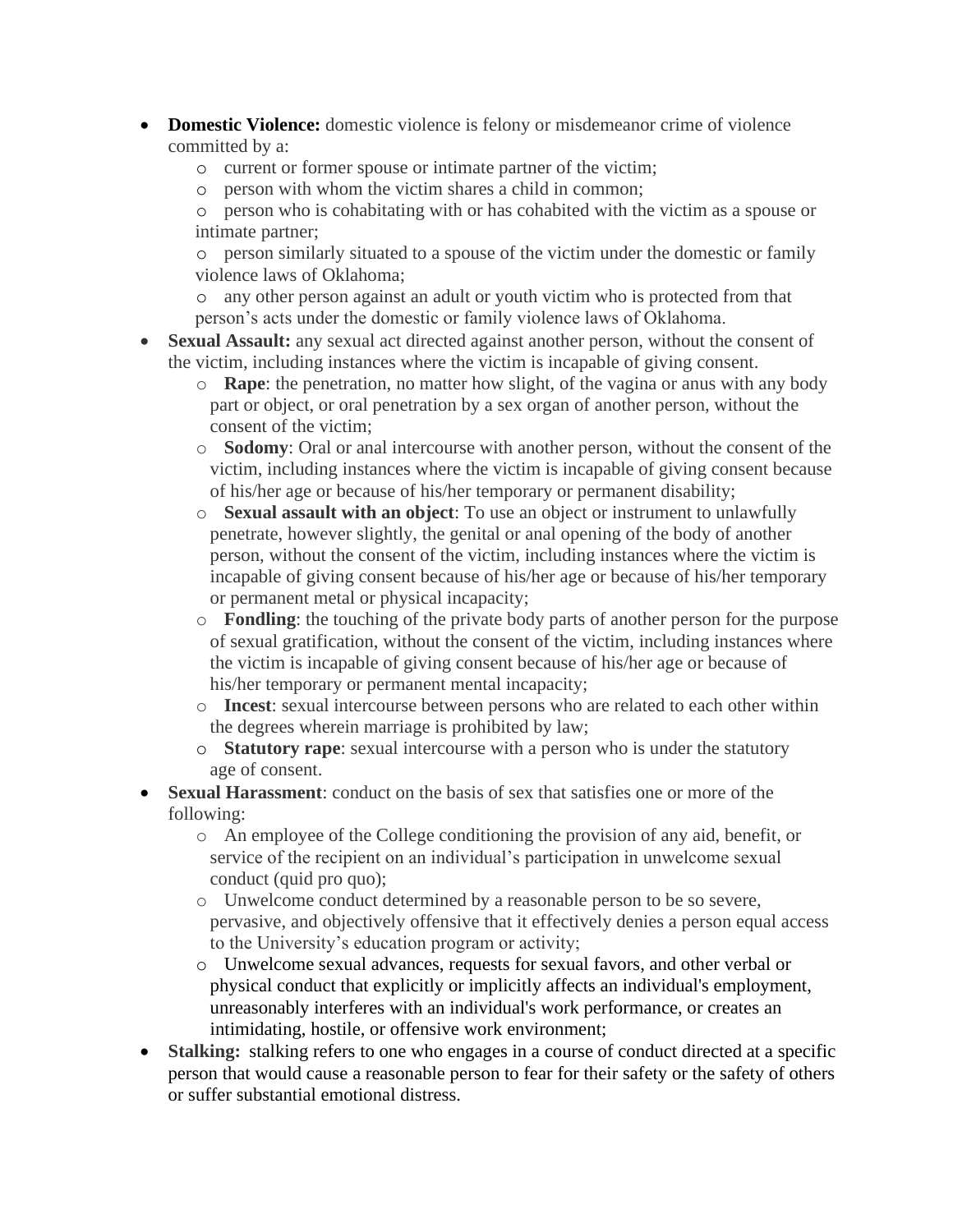o Course of conduct means two or more acts, including, but not limited to, acts in which the stalker directly, indirectly, or through third parties, by any action, method, device, or means, follows, monitors, observes, surveils, threatens, or communicates to or about a person, or interferes with a person's property.

- o Reasonable person means a person under similar circumstances and with similar identities to the victim.
- o Substantial emotional distress means significant mental suffering or anguish that may, but does not necessarily, require medical or other professional treatment or counseling.

## **INSTITUTIONAL RESPONSE EXPECTATIONS**

Upon receiving a formal complaint, the College will respond in a way that is not deliberately indifferent when the College has actual knowledge. The College has actual knowledge if the Title IX Coordinator or any official who has authority to institute corrective measures on behalf of the recipient is informed. Regulations allow any person to report, but only Complainant, or Title IX Coordinator in limited cases, can initiate Formal Complaint

### **GRIEVANCE PROCESS**

The College will provide a consistent, transparent grievance process for resolving formal complaints of sexual harassment. The College grievance process will:

- Treat complainants equitably by providing remedies any time a respondent is found responsible, and treat respondents equitably by not imposing disciplinary sanctions without following the grievance process.
- Provide remedies, which are required to be provided to a complainant when a respondent is found responsible, must be designed to maintain the complainant's equal access to education and may include the same individualized services as supportive measures; however, remedies need not be non-disciplinary or non-punitive and need not avoid burdening the respondent.
- Require objective evaluation of all relevant evidence, inculpatory and exculpatory, and avoid credibility determinations based on a person's status as a complainant, respondent, or witness.
- Require Title IX personnel (Title IX Coordinators, investigators, decision-makers, people who facilitate any informal resolution process) to be free from conflicts of interest or bias for or against complainants or respondents.
- Training of Title IX personnel includes training on the definition of sexual harassment, the scope of the school's education program or activity, how to conduct an investigation, and grievance process including hearings, appeals, and informal resolution processes, as applicable, and how to serve impartially, including by avoiding prejudgment of the facts at issue, conflicts of interest, and bias.
- Will ensure that decision-makers receive training on any technology to be used at a live hearing.
- Will ensure that decision-makers receive training on issues of relevance, including how to apply the rape shield protections provided only for complainants.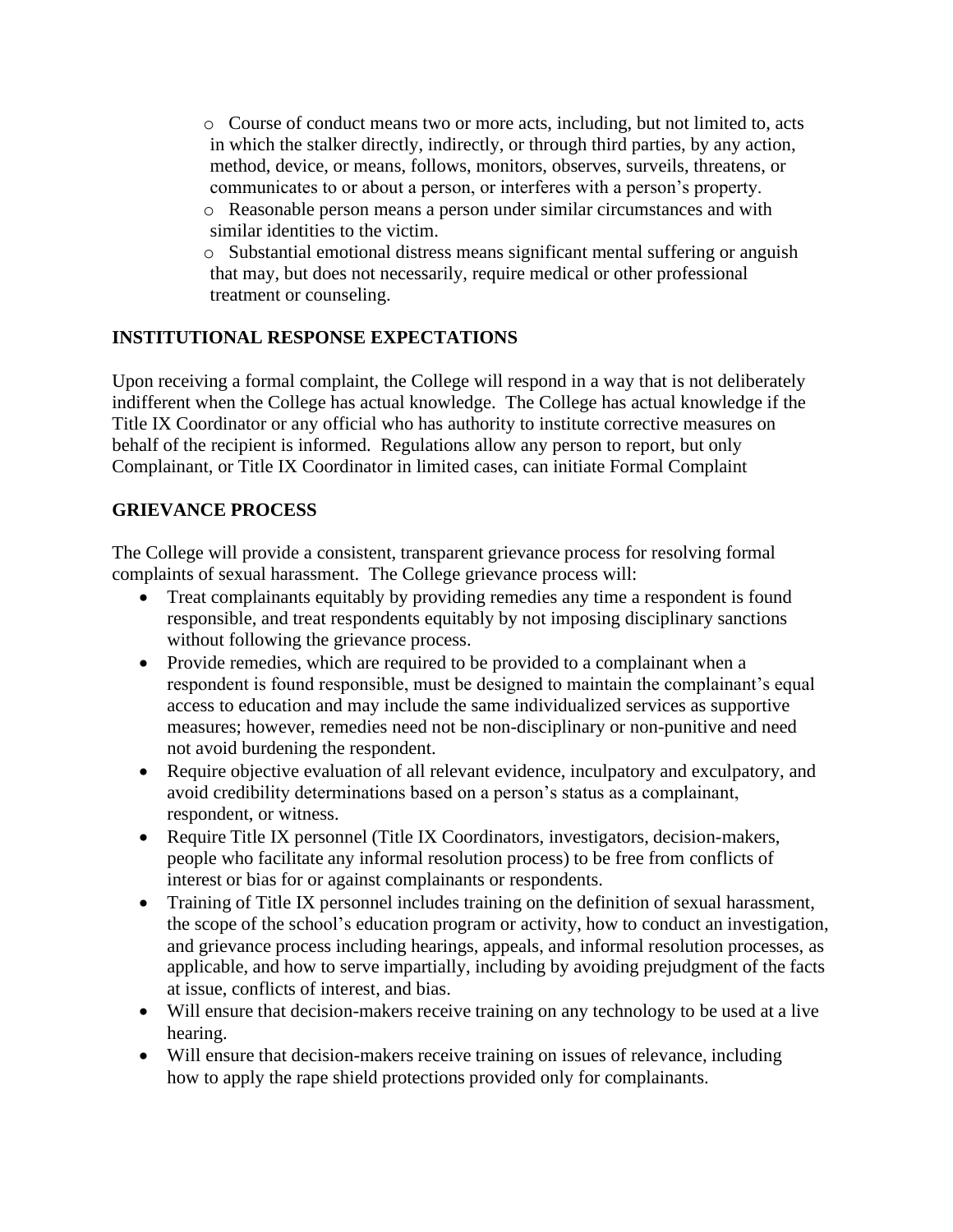- Include a presumption that the respondent is not responsible for the alleged conduct until a determination regarding responsibility is made at the conclusion of the grievance process.
- Will ensure materials used to train Title IX personnel will be posted on the College website.
- Will ensure training materials will not rely on sex stereotypes.
- Will ensure training materials promote impartial investigations and adjudications of formal complaints of sexual harassment.
- Will ensure training materials will be maintained by the school for at least seven years.
- Include reasonably prompt time frames for conclusion of the grievance process, including appeals and informal resolutions, with allowance for short-term, good cause delays or extensions of the time frames.
- Describe the range, or list, the possible remedies the College may provide a complainant and disciplinary sanctions that may be imposed on a respondent, following determinations of responsibility.
- Will use the preponderance of the evidence standard for all formal complaints of sexual harassment (including where staff and faculty are respondents).
- Will not use, rely on, or seek disclosure of information protected under a legally recognized privilege, unless the person holding such privilege has waived the privilege.
- Will apply equally to both parties any provisions, rules, or practices other than those required by Title IX that the College adopts as part of its grievance process for handling formal complaints of sexual harassment. The College will evaluate the applicability of disability laws to the removal decision and consider the appropriateness of supportive measures in lieu of an emergency removal. The respondent will be provided with notice and an immediate opportunity to challenge the emergency removal.

# **EMERGENCY REMOVAL**

In certain instances an emergency removal action may be appropriate for the College to avoid a deliberately indifferent response. The College will conduct a prompt, individualized safety and risk analysis which must confirm there is an immediate threat to the physical health or safety of one or more individuals, who may be the respondent, the complainant, or any other individual such as a third-party witness.

# **INVESTIGATION**

The College will investigate the allegations in any formal complaint and send written notice to both parties (complainants and respondents) of the allegations upon receipt of a formal complaint.

During the grievance process and when investigating:

- The burden of gathering evidence and burden of proof will be the responsibility of the College, not on the parties.
- The College will provide equal opportunity for the parties to present fact and expert witnesses and other inculpatory and exculpatory evidence.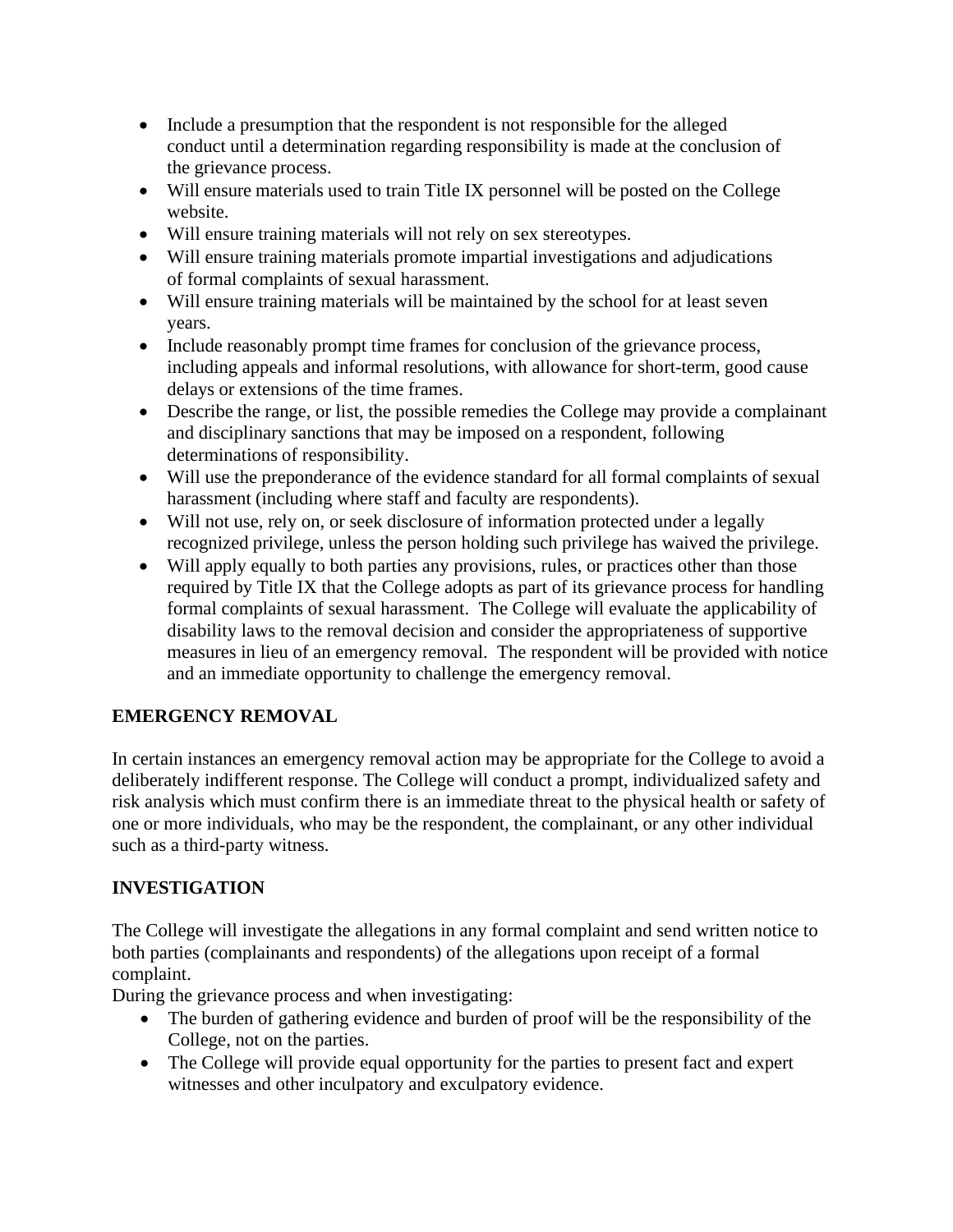- The College will not restrict the ability of the parties to discuss the allegations or gather evidence (e.g., no "gag orders").
- Parties will have the same opportunity to select an advisor of the party's choice who may be, but need not be, an attorney.
- The College will send written notice of any investigative interviews, meetings, or hearings.
- The College will send the parties, and their advisors, evidence directly related to the allegations, in electronic format or hard copy, with at least 10 days for the parties to inspect, review, and respond to the evidence.
- The College will send the parties, and their advisors, an investigative report that fairly summarizes relevant evidence, in electronic format or hard copy, with at least 10 days for the parties to respond.
- The College will dismiss allegations of conduct that do not meet the Title IX definition of sexual harassment or did not occur in a school's education program or activity against a person in the U.S. Such dismissal is only for Title IX purposes and does not preclude the school from addressing the conduct in any manner the school deems appropriate.
- The College will, in their discretion, dismiss a formal complaint or allegations therein if the complainant informs the Title IX Coordinator in writing that the complainant desires to withdraw the formal complaint or allegations therein, if the respondent is no longer enrolled or employed by the school, or if specific circumstances prevent the school from gathering sufficient evidence to reach a determination.
- The College will give the parties written notice of a dismissal (mandatory or discretionary) and the reasons for the dismissal.
- The College may, in their discretion, consolidate formal complaints where the allegations arise out of the same facts. Title IX protects the privacy of a party's medical, psychological, and similar treatment records by stating that schools cannot access or use such records unless the College obtains the party's voluntary, written consent to do so.

# **LIVE HEARING**

The College will adhere to the Title IX requirement to provide a "live" hearing with crossexamination.

- At the live hearing, the decision-maker(s) must permit each party's advisor to ask the other party and any witnesses all relevant questions and follow-up questions, including those challenging credibility.
- Such cross-examination at the live hearing must be conducted directly, orally, and in real time by the party's advisor of choice and never by a party personally.
- At the request of either party, the recipient must provide for the entire live hearing (including cross-examination) to occur with the parties located in separate rooms with technology enabling the parties to see and hear each other.
- Only relevant cross-examination and other questions may be asked of a party or witness. Before a complainant, respondent, or witness answers a cross-examination or other question, the decision-maker(s) must first determine whether the question is relevant and explain to the party's advisor asking cross-examination questions any decision to exclude a question as not relevant.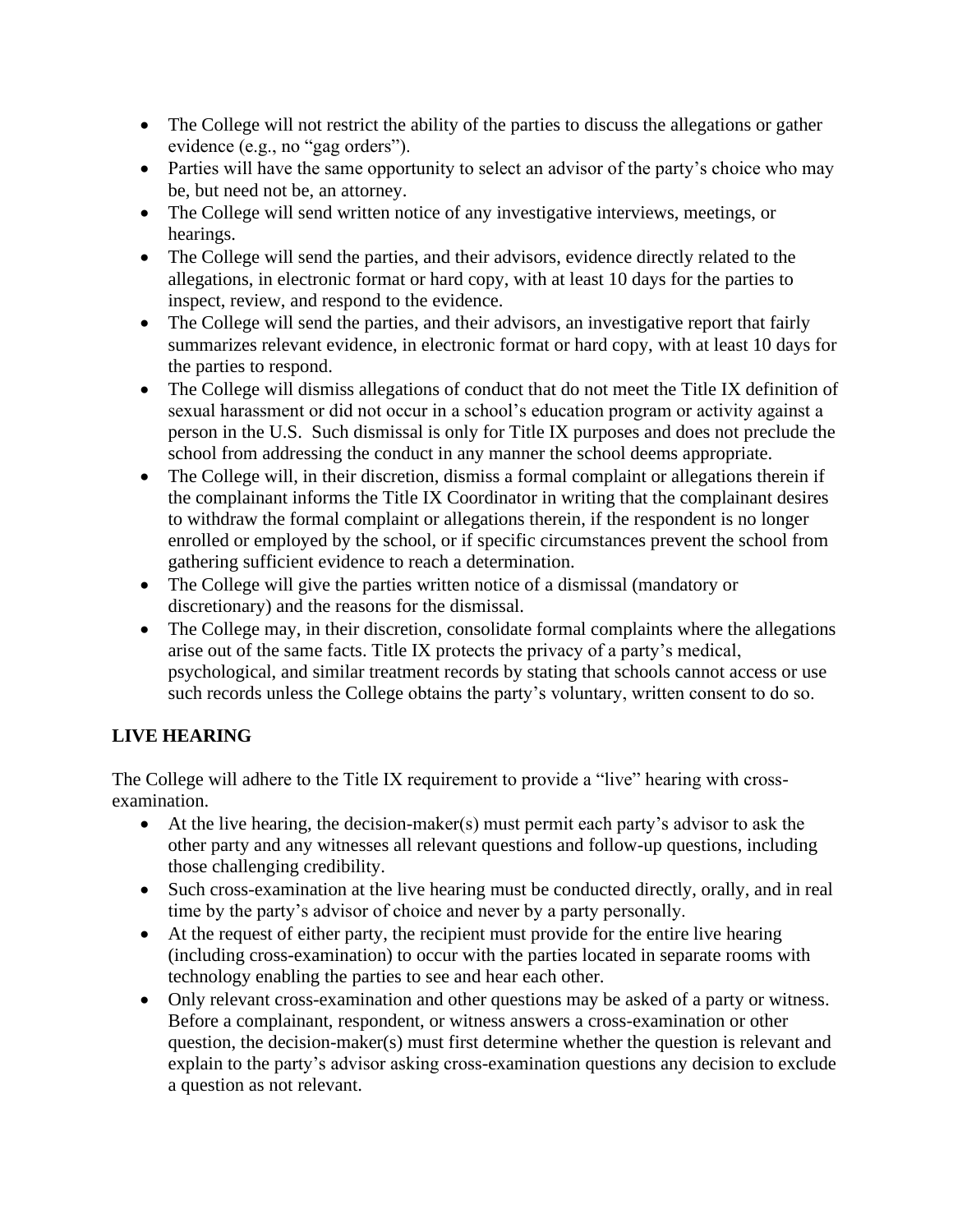- If a party does not have an advisor present at the live hearing, the College will provide, without fee or charge to that party, an advisor of the school's choice who may be, but is not required to be, an attorney to conduct cross-examination on behalf of that party. Advisors must be either professionals (e.g. attorneys or experienced advocates) or at least adults capable of understanding the purpose and scope of cross-examination.
- If a party or witness does not submit to cross-examination at the live hearing, the decision-maker(s) must not rely on any statement of that party or witness in reaching a determination regarding responsibility; provided, however, that the decision-maker(s) cannot draw an inference about the determination regarding responsibility based solely on a party's or witness's absence from the live hearing or refusal to answer crossexamination or other questions.
- Live hearings may be conducted with all parties physically present in the same geographic location or, at the College's discretion, any or all parties, witnesses, and other participants may appear at the live hearing virtually.
- The College will create an audio or audiovisual recording, or transcript, of any live hearing.
- Title IX provides rape shield protections for complainants, deeming irrelevant, questions and evidence about a complainant's prior sexual behavior unless offered to prove that someone other than the respondent committed the alleged misconduct or offered to prove consent.
- If more than one decision-maker is utilized in a hearing, a majority decision of the threeperson panel will stand as the final decision.

# **STANDARD OF EVIDENCE AND WRITTEN DETERMINATION**

The College will utilize a preponderance of the evidence standard of evidence, also known as "more likely than not", for all formal complaints of sexual harassment whether the respondent is a student or an employee (including faculty member).

- The decision-maker (who cannot be the same person as the Title IX Coordinator or the investigator) must issue a written determination regarding responsibility with findings of fact, conclusions about whether the alleged conduct occurred, rationale for the result as to each allegation, any disciplinary sanctions imposed on the respondent, and whether remedies will be provided to the complainant.
- The written determination will be sent simultaneously to the parties along with information about how to file an appeal.

### **Range of Sanctions**

Sanctions for violation of college regulations may include any one or a combination of the following:

- 1. Formal or informal warning and reprimands.
- 2. The imposing of specified restrictions.
- 3. Financial restitution to the appropriate party.
- 4. Fines
- 5. Loss of privileges, such as use of college facilities, visitation, and attendance at college functions, etc.
- 6. Conduct probation. When a student is placed on conduct probation, the student, the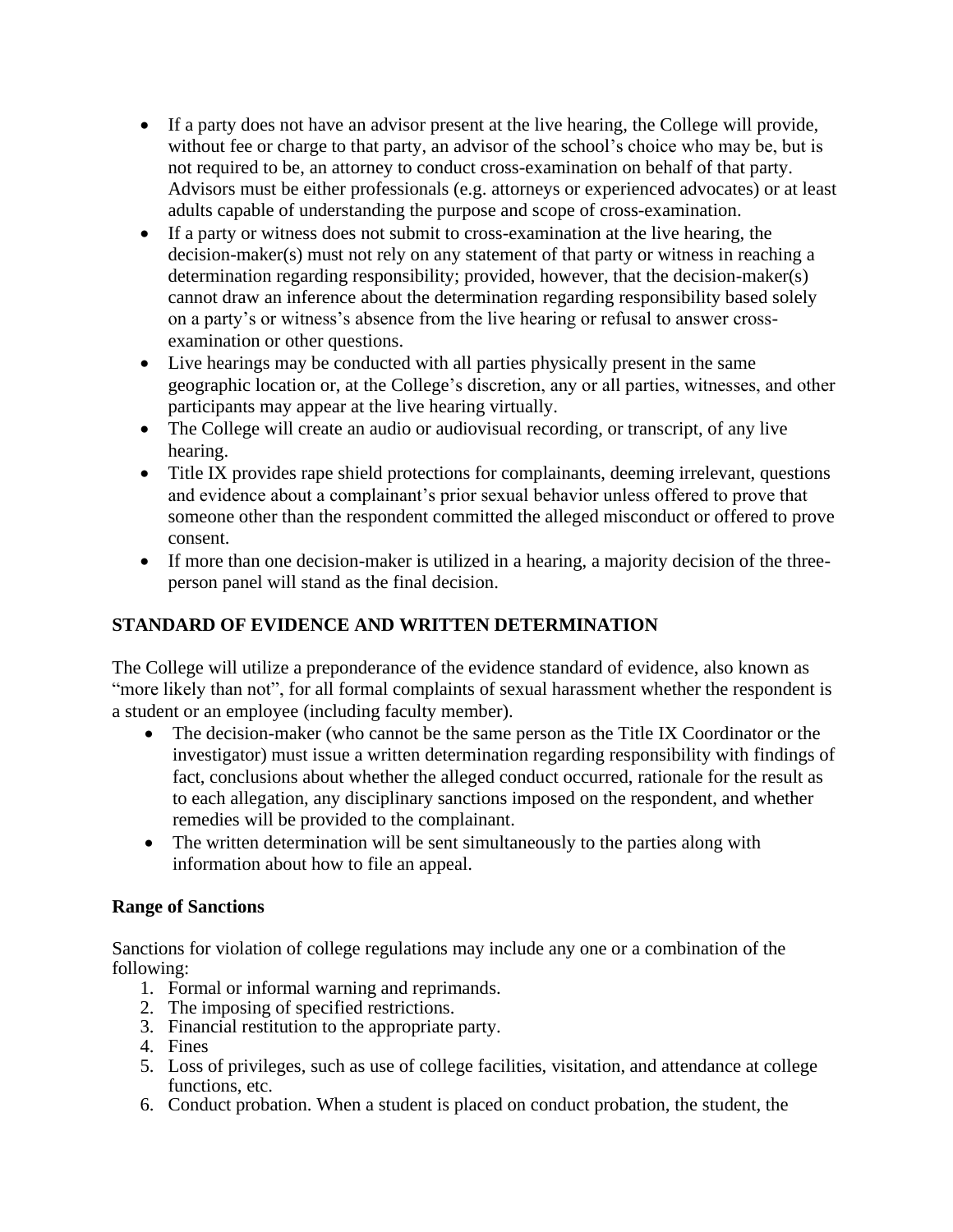student's parents (if applicable), and the college President are notified. A second violation means that disciplinary action taken will be based on both violations. A student who is placed on indefinite conduct probation may petition the Vice President for Student Affairs to be removed from probation status not sooner than one calendar year from the date probation took effect. A record of conduct probation is kept in the student's file in the Admissions Office.

As a provision of conduct probation the student may receive one or a combination of the following sanctions. They include:

- Participation in public performances, publications, events or activities sponsored by student campus organizations (except assignments required for coursework)
- Attending or sponsoring college social functions
- Holding an office in any student organization
- Participation in athletics
- Using a college vehicle
- 7. **Suspension**. A student may be suspended for a definite or indefinite period. Readmission to the college can be granted only by Vice President for Student Affairs. Suspension may be recorded on the student's transcript at the discretion of the Vice President for Student Affairs.
- 8. **Expulsion.** When a student is expelled, a record of this action is included in the student's permanent record in the Office of the Registrar. A student who is expelled will not be allowed to re-enter Seminole State College unless by permission of the President.

# **APPEALS**

The College will offer both parties an appeal from a determination regarding responsibility, and from a school's dismissal of a formal complaint or any allegations therein, on the following bases: procedural irregularity that affected the outcome of the matter, newly discovered evidence that could affect the outcome of the matter, and/or Title IX personnel had a conflict of interest or bias, that affected the outcome of the matter. Appeals will not consist of meeting with the Complainant or Respondent, but

# **INFORMAL RESOLUTION**

The College, at its discretion, may choose to offer and facilitate informal resolution options, such as mediation or restorative justice, so long as both parties give voluntary, informed, written consent to attempt informal resolution. Any person who facilitates an informal resolution must be well trained.

• The College will not require as a condition of enrollment or continuing enrollment, or employment or continuing employment, or enjoyment of any other right, waiver of the right to a formal investigation and adjudication of formal complaints of sexual harassment. Similarly, the College will not require the parties to participate in an informal resolution process and may not offer an informal resolution process unless a formal complaint is filed.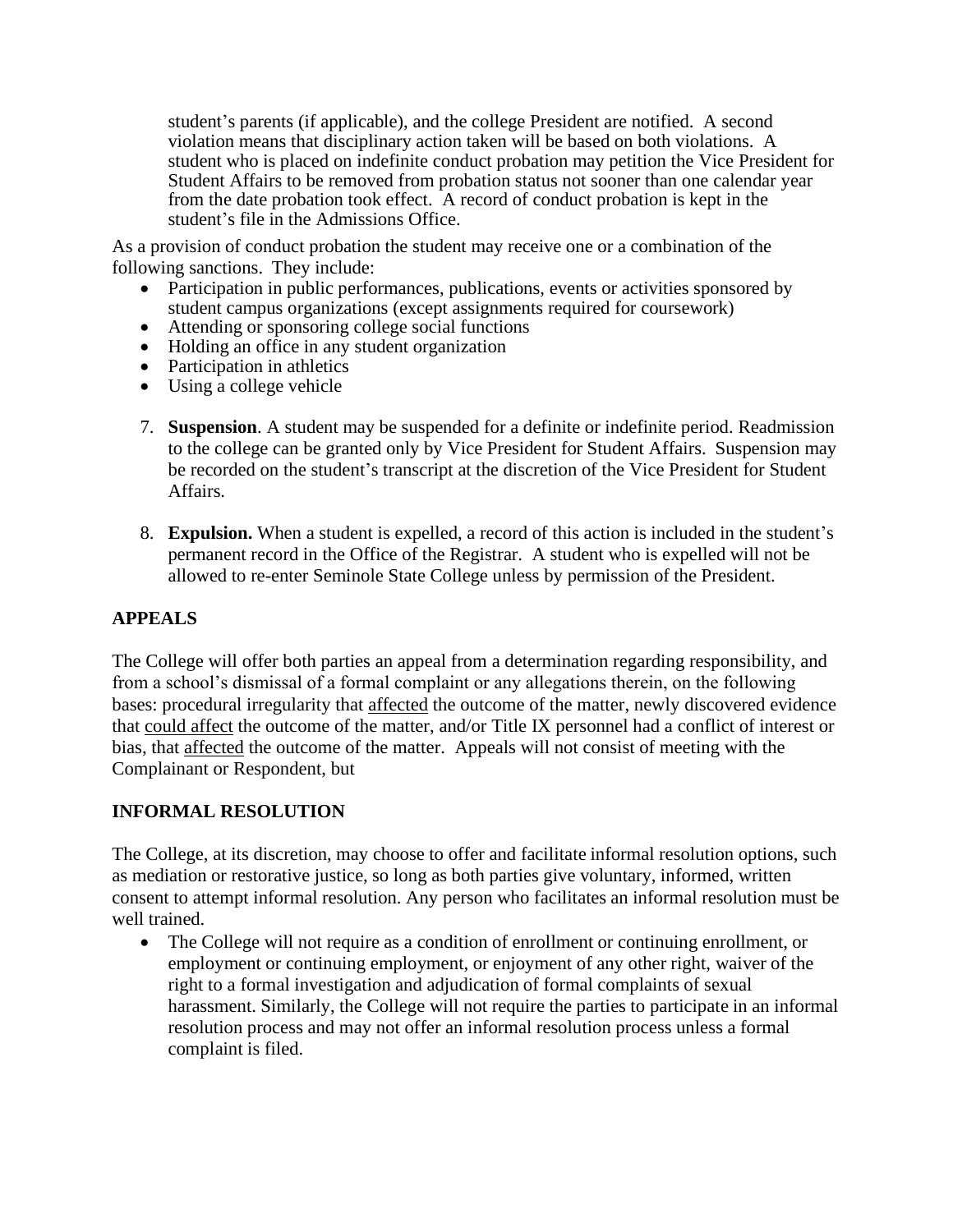- At any time prior to agreeing to a resolution, any party has the right to withdraw from the informal resolution process and resume the grievance process with respect to the formal complaint.
- The College will not offer or facilitate an informal resolution process to resolve allegations that an employee sexually harassed a student.

## **RETALIATION**

The College adamantly prohibits retaliation of any kind. Charging an individual with code of conduct violations that do not involve sexual harassment, but arise out of the same facts or circumstances as a report or formal complaint of sexual harassment, for the purpose of interfering with any right or privilege secured by Title IX constitutes retaliation. The College will keep confidential the identity of complainants, respondents, and witnesses, except as may be permitted by FERPA, as required by law, or as necessary to carry out a Title IX proceeding. Complaints alleging retaliation may be filed according to a school's prompt and equitable grievance procedures. The exercise of rights protected under the First Amendment does not constitute retaliation. Charging an individual with a code of conduct violation for making a materially false statement in bad faith in the course of a Title IX grievance proceeding does not constitute retaliation; however, a determination regarding responsibility, alone, is not sufficient to conclude that any party made a bad faith materially false statement.

# **TITLE IX COORDINATOR**

The College Title IX Coordinator oversees compliance with all aspects of the sex/gender harassment, discrimination and misconduct procedure. The Coordinator reports to the Vice President for Student Affairs. Questions about this policy and procedure should be directed to the Title IX Coordinator or Vice President for Student Affairs. Anyone wishing to make a report relating to discrimination or harassment may do so by reporting the concern to the College Title IX Coordinator:

Leslie Sewell, Title IX Coordinator Assistant Athletic Director Seminole State College 2701 Boren Blvd; Raymond Harbor Fieldhouse #3 Seminole, OK 74818 (405) 382-9541 Email: l.sewell@sscok.edu

The College Deputy Title IX Coordinator oversees compliance with all aspects of the sex/gender harassment, discrimination and misconduct procedure concerning employees. Anyone wishing to make a report relating to discrimination or harassment may do so by reporting the concern to the College Deputy Title IX Coordinator: